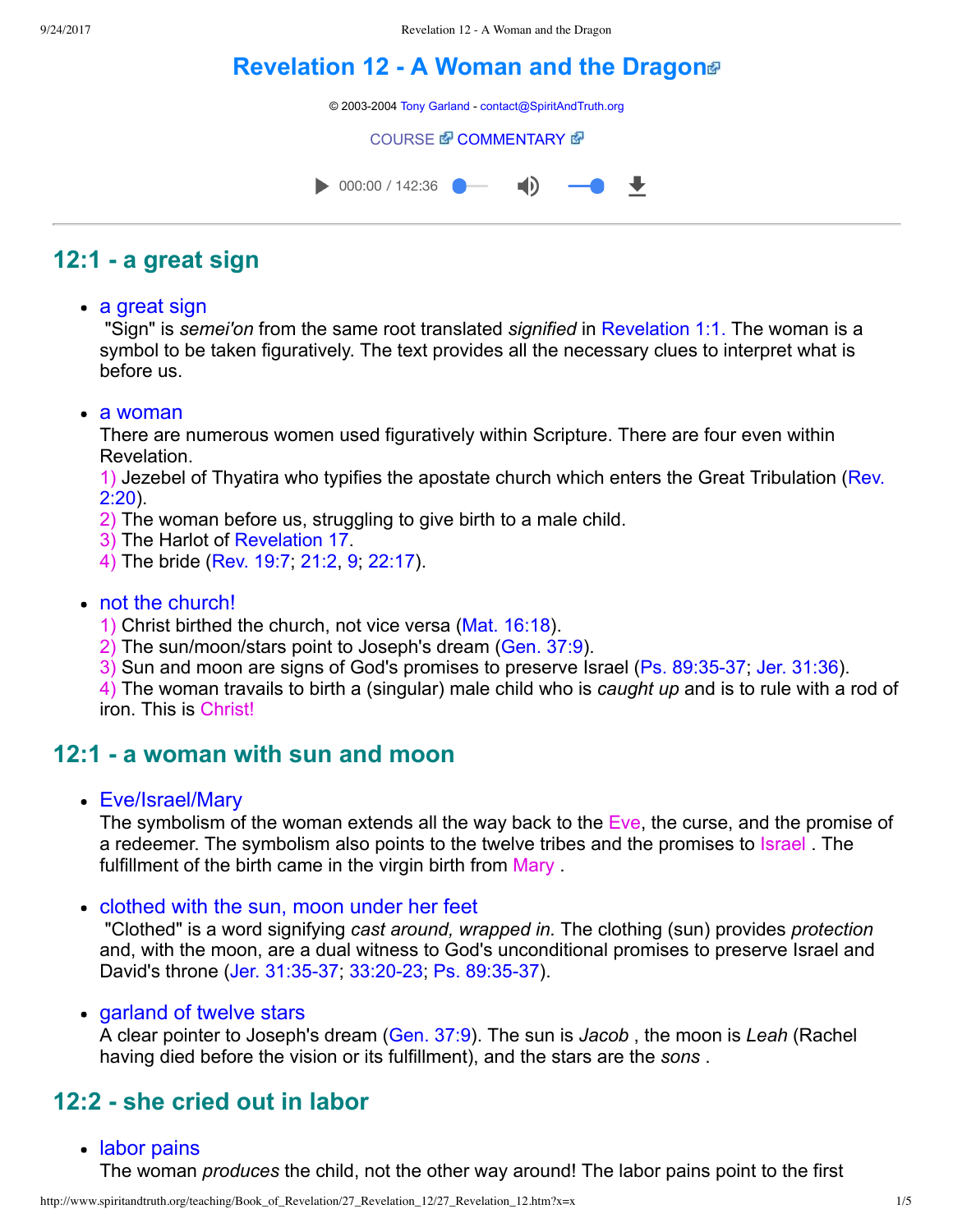mention of childbirth and labor (Gen.  $3:13-16$ ).

- parallels between Genesis [3](http://www.spiritandtruth.org/bibles/nasb/b01c003.htm#Gen._C3V1) and Revelation [12](http://www.spiritandtruth.org/bibles/nasb/b66c012.htm#Rev._C12V1)
	- 1) A woman and a serpent.
	- 2) Enmity between the two.
	- 3) Conflict between her offspring and the serpent.
	- 4) Childbirth (first mention in Genesis).
	- 5) The woman will experience labor pain.

# **12:3 a fiery red dragon**

### • a dragon with many names

- 1) *Great dragon:* fierceness and authority.
- 2) *Old serpent:* points back to Genesis, the Fall, and the curse.
- 3) *Devil:* (diabolos), he "throws against" by accusation.
- 4) *Satan:* the Hebrew equivalent of *diabolos.*
- 5) *Deceiver:* the father of lies and deceptions, especially during the Tribulation.

### • seven heads and ten horns

The *seven heads* represent seven sequential kingdoms of history ([Rev. 17:910\)](http://www.spiritandtruth.org/bibles/nasb/b66c017.htm#Rev._C17V9). The *ten horns* represent seven contemporaneous kings of the last kingdom (Dan. 7:19-20). We discuss this in [more detail in the next lesson on Revelation 13. \(See the commentary discussion of Beasts,](http://www.spiritandtruth.org/teaching/Book_of_Revelation/commentary/htm/index.html?Beasts,_Heads) Heads, and Horns.)

# **12:4 ready to devour**

• a third of the stars of heaven

Stars often signify angels ([Job 38:7;](http://www.spiritandtruth.org/bibles/nasb/b18c038.htm#Job_C38V7) [Rev. 9:1](http://www.spiritandtruth.org/bibles/nasb/b66c009.htm#Rev._C9V1)). Probably a reference to angels which joined him in rebellion, *his angels* (Rev. 12:7-9). Not his final casting out, but his initial rebellion [\(Isa. 14:12;](http://www.spiritandtruth.org/bibles/nasb/b23c014.htm#Isa._C14V12) [Eze. 28:14\)](http://www.spiritandtruth.org/bibles/nasb/b26c028.htm#Eze._C28V14).

• to devour her child

A long history of attempts to destroy the promise of a redeemer:

- 1) Cain's murder of Abel ([Gen. 4:8](http://www.spiritandtruth.org/bibles/nasb/b01c004.htm#Gen._C4V8)).
- 2) The pollution of the offspring of men by "sons of God" ([Gen. 6:24](http://www.spiritandtruth.org/bibles/nasb/b01c006.htm#Gen._C6V2)).
- 3) Pharaoh's attempt to kill all the male Hebrews ([Ex. 1:16\)](http://www.spiritandtruth.org/bibles/nasb/b02c001.htm#Ex._C1V16).
- 4) Haman's attempt to wipe out the Jews ([Est. 3:6\)](http://www.spiritandtruth.org/bibles/nasb/b17c003.htm#Est._C3V6).
- 5) Ahaziah's mother's attempt to kill the royal heirs of Judah [\(2Chr. 22:10\)](http://www.spiritandtruth.org/bibles/nasb/b14c022.htm#2Chr._C22V10).
- 6) Herod's slaughter of the babes ([Mat. 2:16\)](http://www.spiritandtruth.org/bibles/nasb/b40c002.htm#Mat._C2V16).
- 7) The crucifixion of Christ.

# **12:5 a rod of iron**

rule with a rod of iron

 "To rule" is *poimai'nein,* meaning to herd, tend, lead to pasture. But initially His rule will be destructive--dashing the nations like the potter's vessels ([Ps. 2:9](http://www.spiritandtruth.org/bibles/nasb/b19c002.htm#Ps._C2V9) cf. [Rev. 2:27;](http://www.spiritandtruth.org/bibles/nasb/b66c002.htm#Rev._C2V27) [19:15\)](http://www.spiritandtruth.org/bibles/nasb/b66c019.htm#Rev._C19V15).

### • caught up to God and His throne

 "Caught up" is the same root word which denotes the *snatching away* of the saints at the Rapture. Here it is passive. Jesus was "taken up" (Acts 1:9-11; Acts 3:19-21).

# **12:6 the woman flees**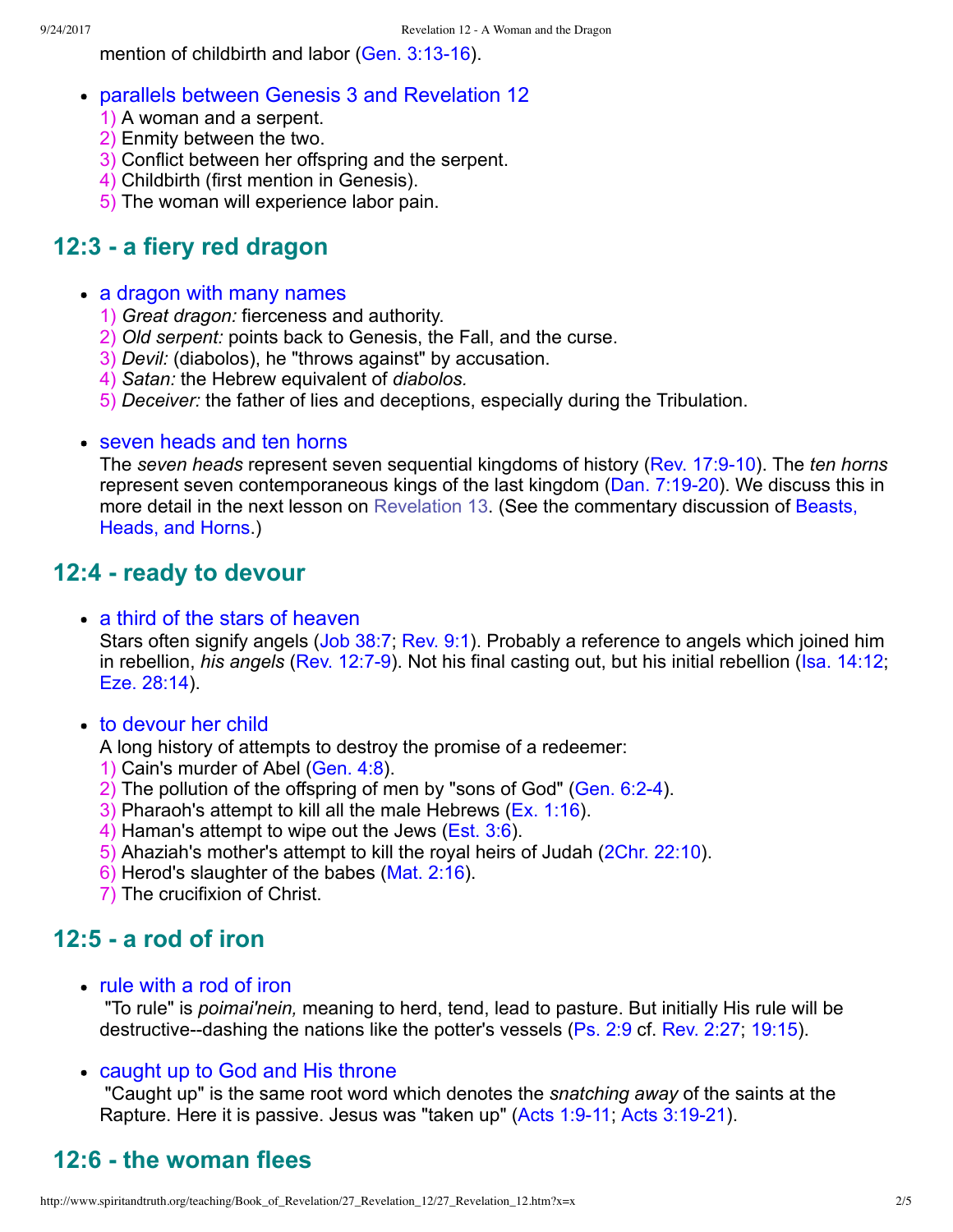• the woman fled

The gap between the catching away of Christ and the flight of the woman is not indicated. The church age intervenes, but here focus returns to Israel at the time of the end. A similar compression of time is seen in Zechariah  $13:7-9$ . The dragon persecutes the woman even after she gives birth. There is a spiritual basis behind anti-Semitism!

#### • into the wilderness

The "abomination of desolation" is the sign for her to flee ([Mat. 24:15](http://www.spiritandtruth.org/bibles/nasb/b40c024.htm#Mat._C24V15)). She flees for 1,260 days  $= 3.5$  years = 1/2 the 70th week of Daniel ([Dan. 9:27\)](http://www.spiritandtruth.org/bibles/nasb/b27c009.htm#Dan._C9V27).

### **12:6 where she has a place**



### Judean Wilderness West of Jericho

Copyright © 2003-2004 [www.BiblePlaces.com](http://www.bibleplaces.com/). Used by permission.

 "Where she has a place" indicates a specific place in the wilderness where God will provide for her. Many passages imply it will be in the region of Edom, in what is now southern Jordon, south east of the Dead Sea (Isa. 16:1-5; [26:20;](http://www.spiritandtruth.org/bibles/nasb/b23c026.htm#Isa._C26V20) Isa. 63:1-4; [Dan. 11:41;](http://www.spiritandtruth.org/bibles/nasb/b27c011.htm#Dan._C11V41) Ps. 60:9-12; Mic. 2:12-13).

# **12:6 she is fed**

### • they should feed her

 "They" implies the participation in others to provide for her, much as *ravens* and the *widow of* Zarephath were used as intermediaries to feed Elijah during a similar time (1K. 17:2-15). This provision may play a part in the sheep and goat judgment [\(Mat. 25:31](http://www.spiritandtruth.org/bibles/nasb/b40c025.htm#Mat._C25V31)). God will "allure her... into the wilderness"  $-$  a passage which preceeds a millennial context $-$  (Hos. 2:14-20).

### • they should feed her

 "They" implies the participation in others to provide for her, much as *ravens* and the *widow of* Zarephath were used as intermediaries to feed Elijah during a similar time (1K, 17:2-15). This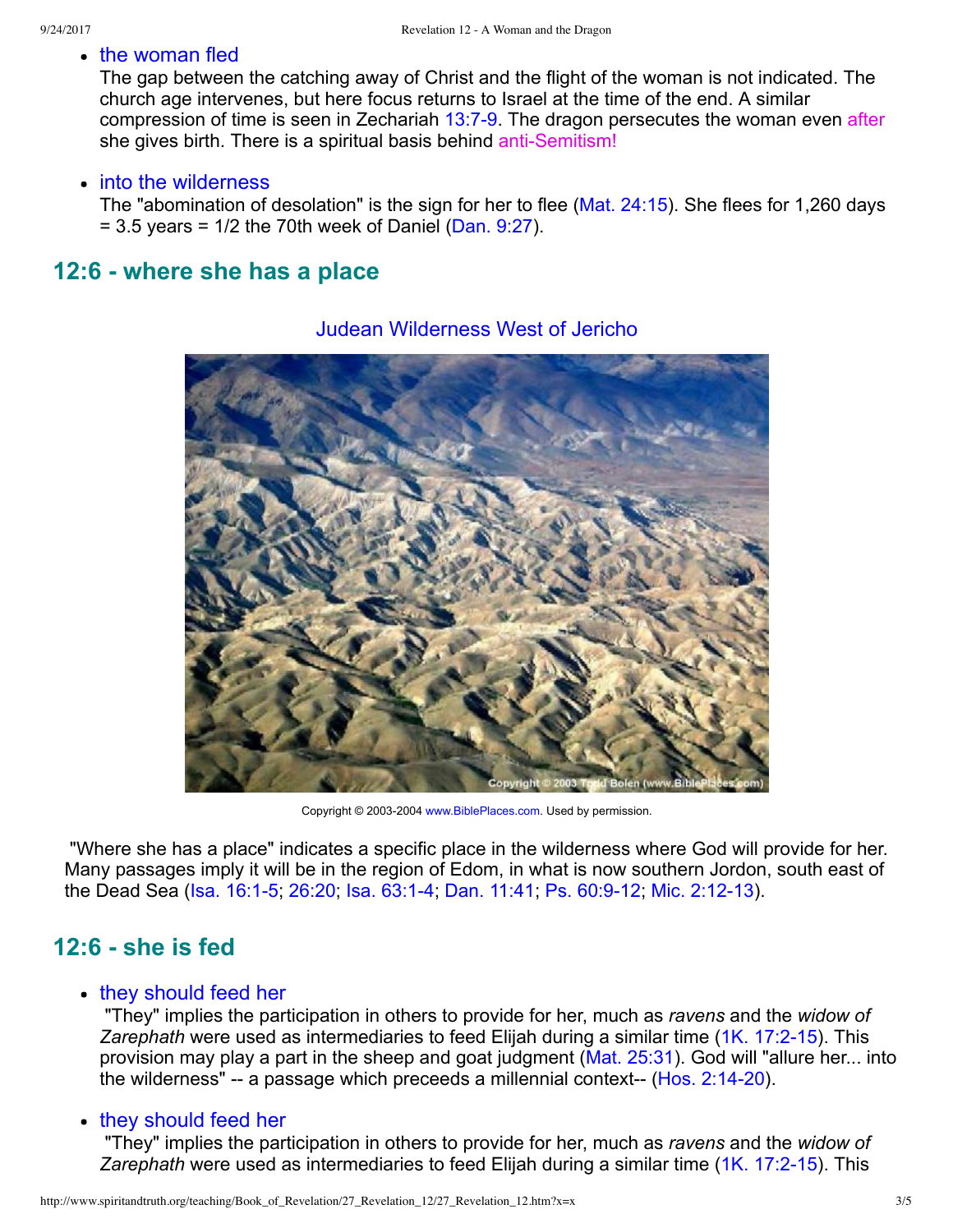provision may play a part in the sheep and goat judgment [\(Mat. 25:31](http://www.spiritandtruth.org/bibles/nasb/b40c025.htm#Mat._C25V31)). God will "allure her... into the wilderness"  $-$  a passage which preceeds a millennial context $-$  (Hos. 2:14-20).

• 1,260 days

This period is also described as "time, times, and half a time" ([Rev. 12:14](http://www.spiritandtruth.org/bibles/nasb/b66c012.htm#Rev._C12V14)). This is the last half of [Daniel's 70th week, a period of 3.5 years during which the Beast has authority \(Dan. 7:25; Rev.](http://www.spiritandtruth.org/bibles/nasb/b66c013.htm#Rev._C13V5) 13:5). A key purpose of this time of *Jacob's trouble* is to "break the power of the holy people" and [cause Israel to recognize Messiah Jesus \(Dan. 12:7\). They will urgently seek His return \(Hos.](http://www.spiritandtruth.org/bibles/nasb/b28c005.htm#Hos._C5V14) 5:14-6:2; [Mat. 23:39](http://www.spiritandtruth.org/bibles/nasb/b40c023.htm#Mat._C23V39)).

# **12:7 war in heaven**

• Michael and his angels

One of the "chief princes" who is specifically associated with the defense of the Jews (Dan. [10:13, 21\). Not only does he defeat Satan during this future time of trouble, he also "stands](http://www.spiritandtruth.org/bibles/nasb/b27c010.htm#Dan._C10V13) up" to defend Israel [\(Dan. 12:1](http://www.spiritandtruth.org/bibles/nasb/b27c012.htm#Dan._C12V1)).

# **12:89 Satan cast out**

cast out

Satan and his angels no longer had access to God to accuse and slander. This is the first stage in the *de facto* fulfillment of what was accomplished *de jure* at Christ's first coming. Two more stages remain: he is bound in the abyss at the start of the Millennial Kingdom (Rev. 20:1-3) and eventually cast into the Lake of Fire after one final rebellion [\(Rev. 20:10](http://www.spiritandtruth.org/bibles/nasb/b66c020.htm#Rev._C20V10)).

• who deceives the whole world

His first target for deception was Eve (Gen. 3:4-5 cf. [1Ti. 2:14](http://www.spiritandtruth.org/bibles/nasb/b54c002.htm#1Ti._C2V14)). His ultimate deception will involve the false prophet whose great signs will deceive the earth dwellers (Rev.  $13:13-14$ ). The deluding power that will come at the time of the end is irresistable except by those kept by God's power  $(2Th. 2:9-12).$ 

# **12:1011 Satan overcome**

- the accuser of the brethren [Previously, Satan had been incessant in his accusations against God's elect \(J](http://www.spiritandtruth.org/bibles/nasb/b38c003.htm#Zec._C3V1)ob 1:6-12[; Zec.](http://www.spiritandtruth.org/bibles/nasb/b38c003.htm#Zec._C3V1) 3:15; [Luke 22:31\)](http://www.spiritandtruth.org/bibles/nasb/b42c022.htm#Luke_C22V31).
- they overcame him

They overcome Satan by steadfastly relying upon God's work of *redemption* (the blood) and the promise of eternal life (maintaining their testimony to the point of death).

# **12:12 woe to the earth**

woe to the inhabitants of the earth and sea

This woe is for the *earth dwellers* and contributes to their time of testing ([Rev. 3:10](http://www.spiritandtruth.org/bibles/nasb/b66c003.htm#Rev._C3V10)). This is their *double woe,* for they will experience Satan's great wrath combined with the final woe of the last trumpet!

# **12:1314 wings of a great eagle**

• two wings of a great eagle

This speaks of God's supernatural assistance during her flight. It recalls His deliverance of Israel